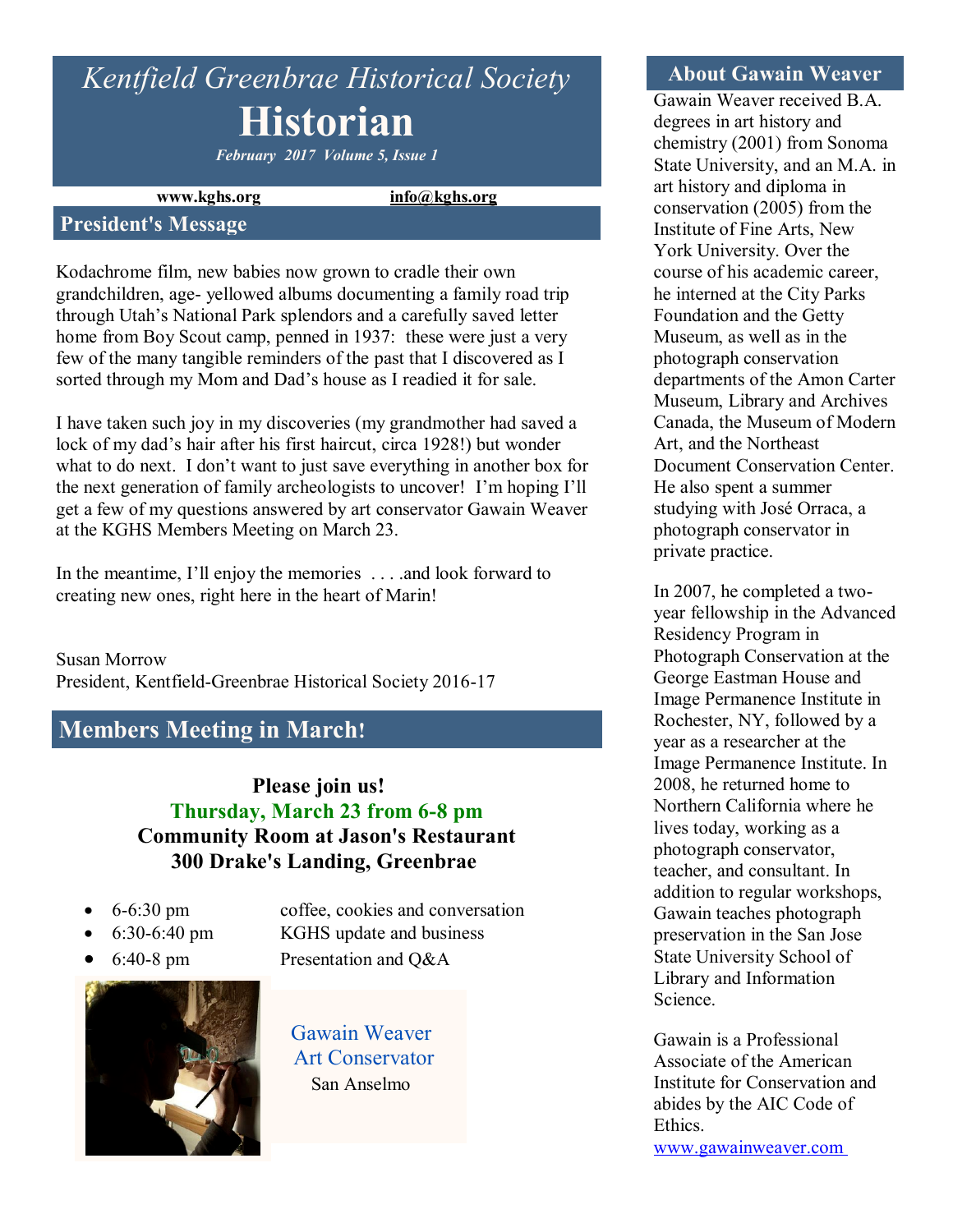#### **Caring for Private and Family Collections (edited)**  *Courtesy of the North East Document Center Website*

Many of us have collections of personally significant materials. These may include diaries and letters handed down through generations or photographs of significant life events or even a set of old tickets stubs, but our diverse collections create a record of who we are and where we come from. These paper-based collections deteriorate over time, but making small changes in storage and handling can have a huge impact on the lifespan of the materials.



 *Kent Class of 1957: Yearbook and class photo with George Stratton (Courtesy M. Rogers)* **Controlling the environment**

The best protection for your books, papers, photographs, and prints is a cool, dry, stable environment with good air circulation and limited light exposure.

### **Quick Reference: Environmental Control**

- Create a stable environment. A good target is 70 degrees Fahrenheit and RH below 55%, but work within your means.
- Avoid storing items in the attic or basement.
- Avoid storing material along outer walls, which tend to experience temperature fluctuations.
- Avoid storing items near heat sources.
- Avoid storing items near or below water sources.
- Store material at least four inches off of the floor to reduce risk of damage from floods and leaks.
- Use blinds and curtains, and keep lights off, to reduce fading and damage from light exposure.
- Dust and vacuum regularly to discourage pests.

It is impossible to avoid all sources of risk, but awareness of possible hazards will allow you to prepare for and respond to any problems that arise.

#### **Storage Enclosures**

While stabilizing the environment will offer the broadest benefit to your collections, housing items in storage enclosures provides another layer of protection. Enclosures provide structural support, protect contents from tears, breaks, slumping, or other distortion, and reduce damage from airborne pollutants. Preservation-quality paper or chemically stable plastic enclosures can be used, and are suitable for a variety of materials. (cont'd p. 3)

#### **Archiving, Conserving, Preserving or Restoring? What's in a definition?**

We all probably have boxes, albums and drawers filled with family photos, letters and documents. Did you keep your love letters? What about that high school scrap book? Or those clippings when your kids played high school sports? I'm sure some of you have those special newspapers: Kennedy's Assassination, First Man on the Moon or 9/11.What do you want to do with them? **Archive** as a *noun*: a collection of historical documents or records providing information about a place, institution, or group of people

 as a *verb*: to place or store (something) in an archive **Conserve** *verb: to* protect (something, especially an environmentally or culturally important place or thing) from harm or destruction **Preserve** *verb*: to maintain (something) in its original or existing state **Restore** *verb*: to return something to a former owner, place, or condition

This issue of the Historian will give you some basics for organizing and archiving your family letters and photos, as well as some recommended resources. Our guest speaker Gawain Weaver will be able to answer some of your more specific questions.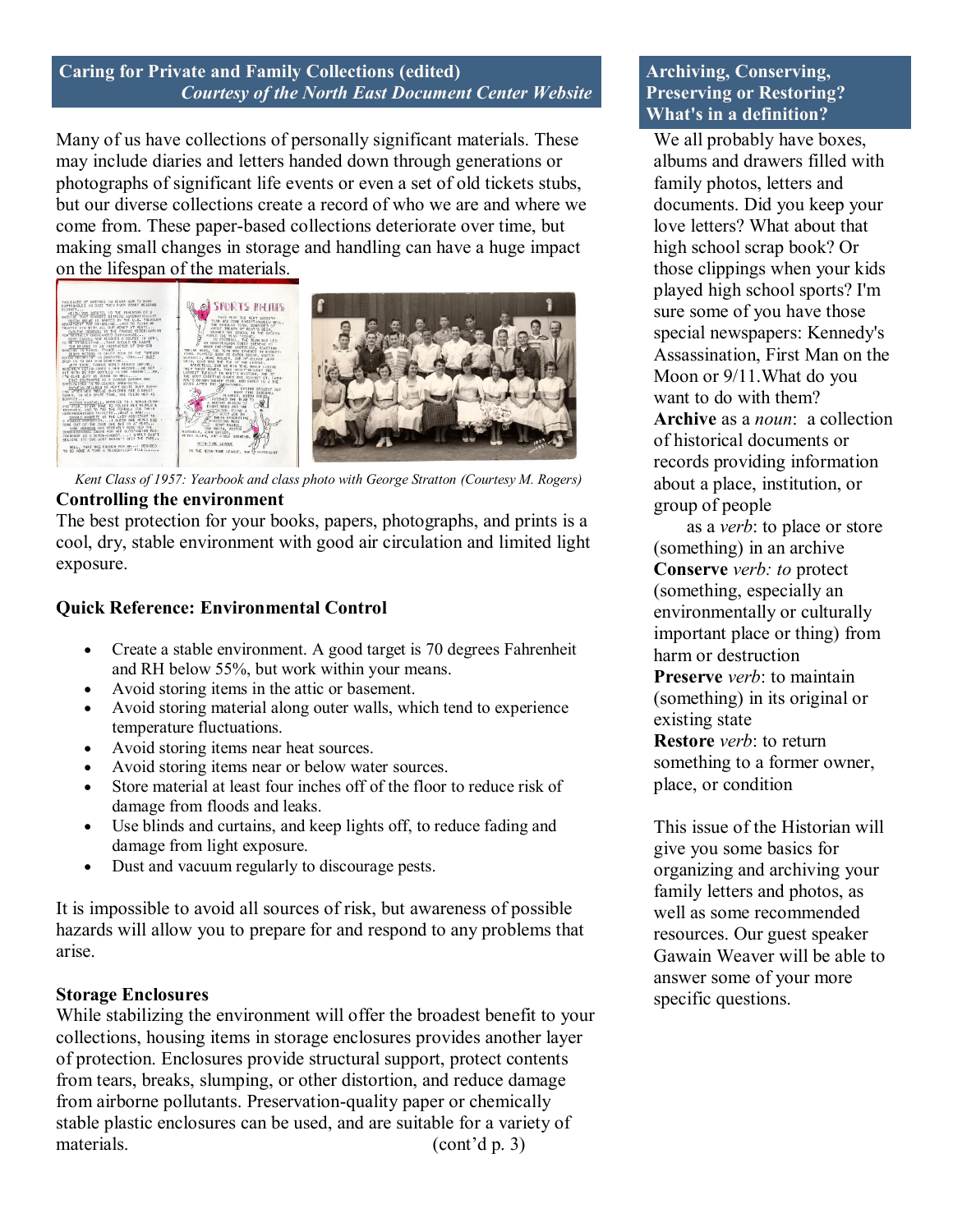#### **Paper Enclosures**

Look for terms that indicate the stability of the boxes, mats, folders, and other paper enclosures. In general, you will want *acid-free,lignin-free*, *buffered* materials... While buffered paper enclosures are generally preferred, blueprints, some inks and paints, and some photographs are sensitive to alkaline buffering. Unbuffered enclosures are difficult to find, but unbuffered tissue paper is readily available. Alkaline sensitive materials can be be protected by placing the unbuffered tissue paper between the item and the buffered folder or box. Be aware that paper enclosures labeled *acid-free* with no further qualifiers are only acid-free at the point of manufacture. These enclosures may become acidic relatively quickly, leading to deterioration of the items within.

#### **Plastic Enclosures**

Plastics work well in instances where it is important to be able to see an item while avoiding unnecessary handling, but not all plastics are safe for collections… There are safe options, though. Preservation-grade polyester (often sold under the trade name Melinex) is the most stable, but polyethylene or polypropylene can also be used safely if they do not contain plasticizers.

When considering paper or plastic enclosures for photographs, choose materials that pass the Photographic Activity Test (PAT)…

#### **Quick Reference: Choosing Enclosures**

- Choose boxes without gaps or handle holes and with snug lids to help exclude dust and pollutants.
- Use acid-free, lignin-free and buffered paper, board and tissue, unless the object is alkaline sensitive.
- Use polyester, polyethylene or polypropylene if plastic enclosures are preferred.
- Paper and plastic enclosures for photographs should pass the PAT.
- The size and shape of envelopes, boxes, and folders should match the objects they hold.
- Purchase or make custom-fitted book boxes to ensure proper support and fit.

#### **Specific Concerns**

#### **Envelopes**

Store documents in folders rather than envelopes to reduce damage from handling as items are removed and replaced.

#### **Folded or Rolled Materials**

Repeated folding and unfolding causes breaks in the paper along the fold lines. Papers should be flattened for storage, if possible. Care should be taken when unfolding or unrolling items and efforts should be discontinued if the paper shows signs of brittleness or breaking.

Resist the urge to counter-fold along creases, as this will further weaken the already fragile paper fibers.

#### **Framed Items**

Any valuable photo or artwork on display should be protected by a preservation-quality mat and frame. Glazing protects the item from pollutants and dirt, and choosing UV filtering glass or acrylic reduces light damage.

#### **News Clippings**

Photocopy brittle or damaged news clippings onto acid-free, lignin-free, buffered paper. Store copies separately from originals, or, if stored together, place a sheet of interleaving paper between the original and the copy to reduce acid migration.

#### **Odors in Books**

MicroChamber® products, which contain Zeolite molecular traps, have proven very effective in removing odors. Place a sheet of the paper between the front board and the endpaper, then approximately every 20 pages throughout the volume, and again between the back board and endpaper. Close the book and set it aside for a month. The smell should be reduced, but the process may need to be repeated for complete elimination.



*Corvi Gardens Flood 1920"s (College Avenue and current COM parking lot facing Kent Woodlands)*